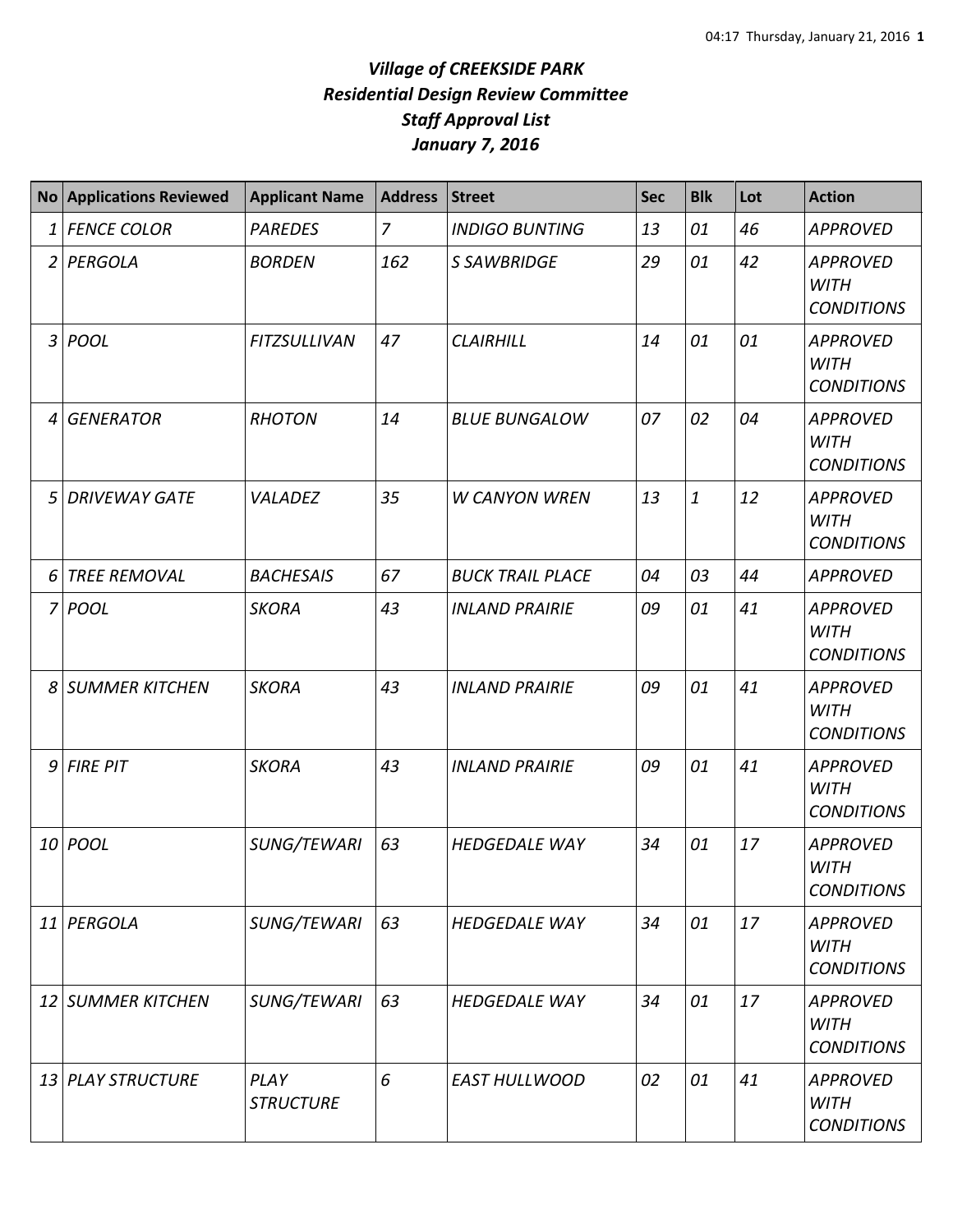## *Village of CREEKSIDE PARK Residential Design Review Committee Staff Approval List January 7, 2016*

| <b>No</b>       | <b>Applications Reviewed</b> | <b>Applicant Name</b> | Address        | <b>Street</b>         | <b>Sec</b> | <b>Blk</b> | Lot | <b>Action</b>                                       |
|-----------------|------------------------------|-----------------------|----------------|-----------------------|------------|------------|-----|-----------------------------------------------------|
| 14              | <b>COLUMNS</b>               | <b>POLI</b>           | $\overline{2}$ | <b>WANING MOON</b>    | 30         | 01         | 10  | <b>APPROVED</b><br><b>WITH</b><br><b>CONDITIONS</b> |
| 15              | <b>FOUNTAIN</b>              | <b>POLI</b>           | $\overline{2}$ | <b>WANING MOON</b>    | 30         | 01         | 10  | <b>APPROVED</b><br><b>WITH</b><br><b>CONDITIONS</b> |
| 16              | WALKWAY                      | <b>POLI</b>           | $\overline{2}$ | <b>WANING MOON</b>    | 30         | 01         | 10  | <b>APPROVED</b>                                     |
| 17              | PERGOLA                      | <b>POLI</b>           | $\overline{2}$ | <b>WANING MOON</b>    | 30         | 01         | 10  | <b>APPROVED</b><br><b>WITH</b><br><b>CONDITIONS</b> |
| 18              | <b>TREE REMOVAL</b>          | POLI                  | $\overline{2}$ | <b>WANING MOON</b>    | 30         | 01         | 10  | <b>APPROVED</b>                                     |
|                 | 19 <i>POOL</i>               | <b>HARMON</b>         | 94             | <b>W CRESTA BEND</b>  | 18         | 02         | 02  | <b>APPROVED</b><br><b>WITH</b><br><b>CONDITIONS</b> |
| 20              | <b>FOUNTAIN</b>              | <b>HARMON</b>         | 94             | <b>W CRESTA BEND</b>  | 18         | 02         | 02  | <b>APPROVED</b><br><b>WITH</b><br><b>CONDITIONS</b> |
| 21              | <b>PATIO</b>                 | <b>HARMON</b>         | 94             | <b>W CRESTA BEND</b>  | 18         | 02         | 02  | <b>APPROVED</b>                                     |
| 22              | <b>PATIO COVER</b>           | <b>HOLBERG</b>        | 26             | <b>GARDEN PATH PL</b> | 09         | 01         | 09  | <b>APPROVED</b><br><b>WITH</b><br><b>CONDITIONS</b> |
| 23              | <b>FENCE COLOR</b>           | <b>NEATHERLIN</b>     | 23             | <b>MOHAWK PATH</b>    | 06         | 01         | 102 | <b>APPROVED</b>                                     |
| 24              | <b>FENCE COLOR</b>           | <b>PORTER</b>         | 6              | <b>PALOMA BEND</b>    | 25         | 01         | 28  | <b>APPROVED</b>                                     |
|                 | 25 FENCE GATE                | <b>HOLBERG</b>        | 26             | <b>GARDEN PATH</b>    | 09         | 01         | 09  | <b>APPROVED</b>                                     |
|                 | 26 TREE REMOVAL              | <b>BARRON</b>         | 163            | <b>CURRYDALE</b>      | 10         | 01         | 34  | <b>APPROVED</b>                                     |
| 27              | <b>PLAY STRUCTURE</b>        | <b>FROST</b>          | 26             | N ARROW CANYON        | 03         | 02         | 15  | <b>APPROVED</b>                                     |
|                 | $28$ FIRE PIT                | <b>GUTTIERREZ</b>     | 11             | LARCHFIELD CT         | 03         | 03         | 11  | <b>APPROVED</b>                                     |
|                 | $29$ PATIO                   | <b>GUTTIERREZ</b>     | 11             | LARCHFIELD CT         | 03         | 03         | 11  | <b>APPROVED</b>                                     |
| 30 <sup>1</sup> | <b>COUNTER</b>               | <b>GUTTIERREZ</b>     | 11             | LARCHFIELD CT         | 03         | 03         | 11  | <b>APPROVED</b>                                     |
|                 | 31 SUMMER KITCHEN            | POLI                  | $\overline{2}$ | <b>WANING MOON DR</b> | 30         | 01         | 10  | <b>APPROVED</b><br><b>WITH</b><br><b>CONDITIONS</b> |